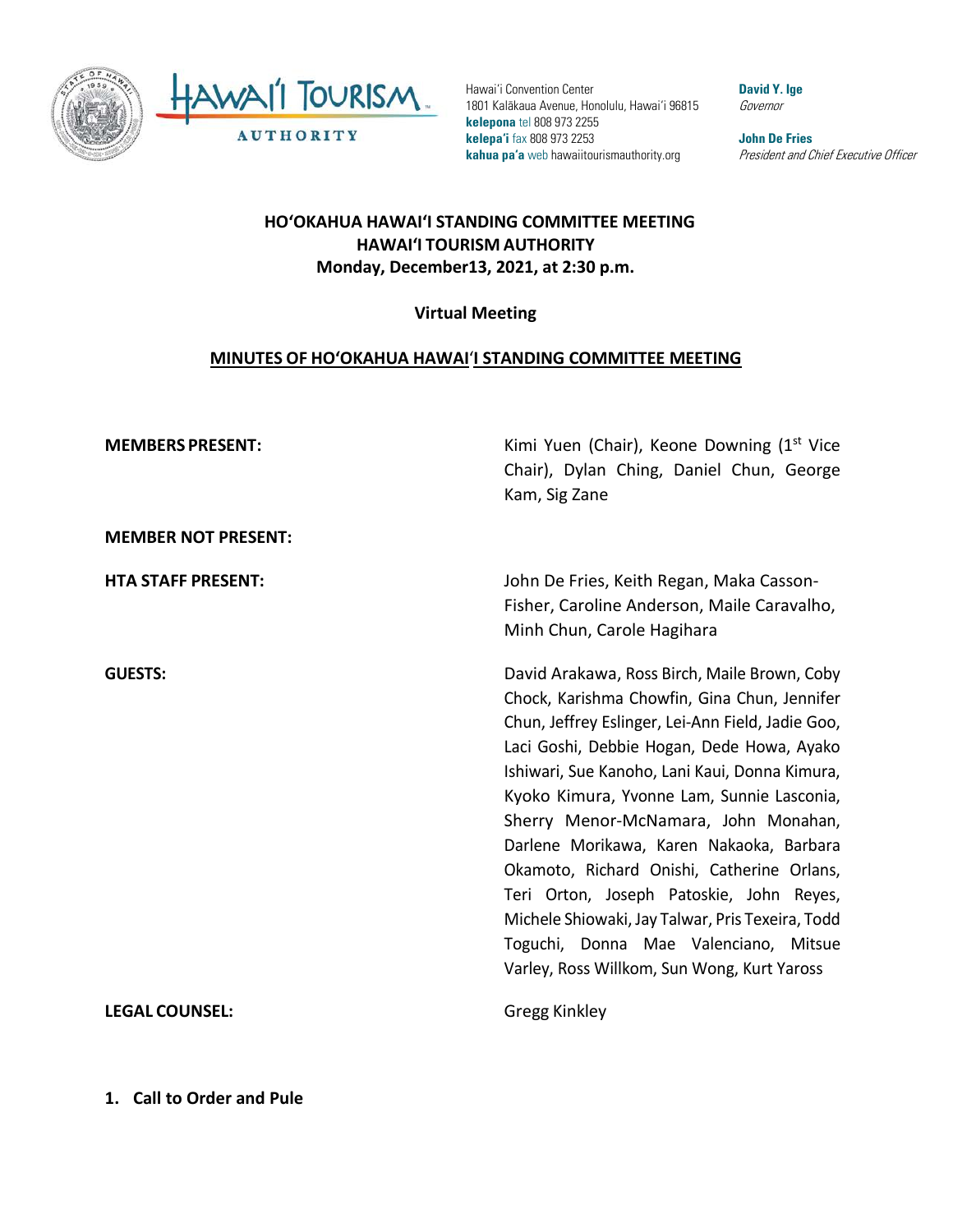Chair Yuen called the meeting to order at 2:32 p.m. Mr. Casson-Fisher opened the meeting with a pule. He provided instructions to the general public with regards to submitting testimony. Mr. Casson-Fisher mentioned the purpose of the committee is to develop review, evaluate, monitor, report, and provide recommendations on issues relating to natural resources, Hawaiian culture and community. Mr. Casson-Fisher confirmed the attendance of the Committee members by roll call.

## **2. Overview of HTA Staff Roles and Responsibilities related to Destination Management Action Plans (DMAP)**

Chair Yuen commended the great planning efforts by Ms. Anderson, Mr. Ka'anā'anā and the team. She stated that to in order for everyone to understand the budget requests she asked the staff to give their ideas of their various roles and responsibilities. She mentioned they are trying to pivot the largest industry, and how it fits into their visitor industry. She said that from HTA's perspective, it is a huge shift, so it will be helpful for everyone to understand what Mr. De Fries and his team are doing and what the board members should be aware of.

#### Mr. De Fries suggested that Mr. Regan introduce Ms. Anderson to take it forward.

Mr. Regan mentioned that the destination management action plan process has been a long process, but it's been led by some very key and important people on the team and two of them were in the meeting – Ms. Anderson, director of planning and Mr. Ka'anā'anā, chief brand officer. He stated that Ms. Anderson has been leading the effort as it relates to the planning portion and she shifted into the implementation side of the house in terms of the responsibilities of overseeing that process, collecting information, reporting back to the Chair, as well as others, on the committee and to the full board and public. He mentioned that Ms. Anderson has been taking a lead in the effort and suggested to Chair Yuen, Mr. De Fries and Mr. Ka'anā'anā that Ms. Anderson share some of the processes involved. He also mentioned that as his role as the chief administrative officer, he does manage and supervise Ms. Anderson, and they work very closely together, making sure Ms. Anderson has the resources needed to get her job done. He reiterated the importance of the destination management action plans, the actions and the sub-actions that were developed by the communities. He commended the great team led by Ms. Anderson. He turned the floor over to Ms. Anderson.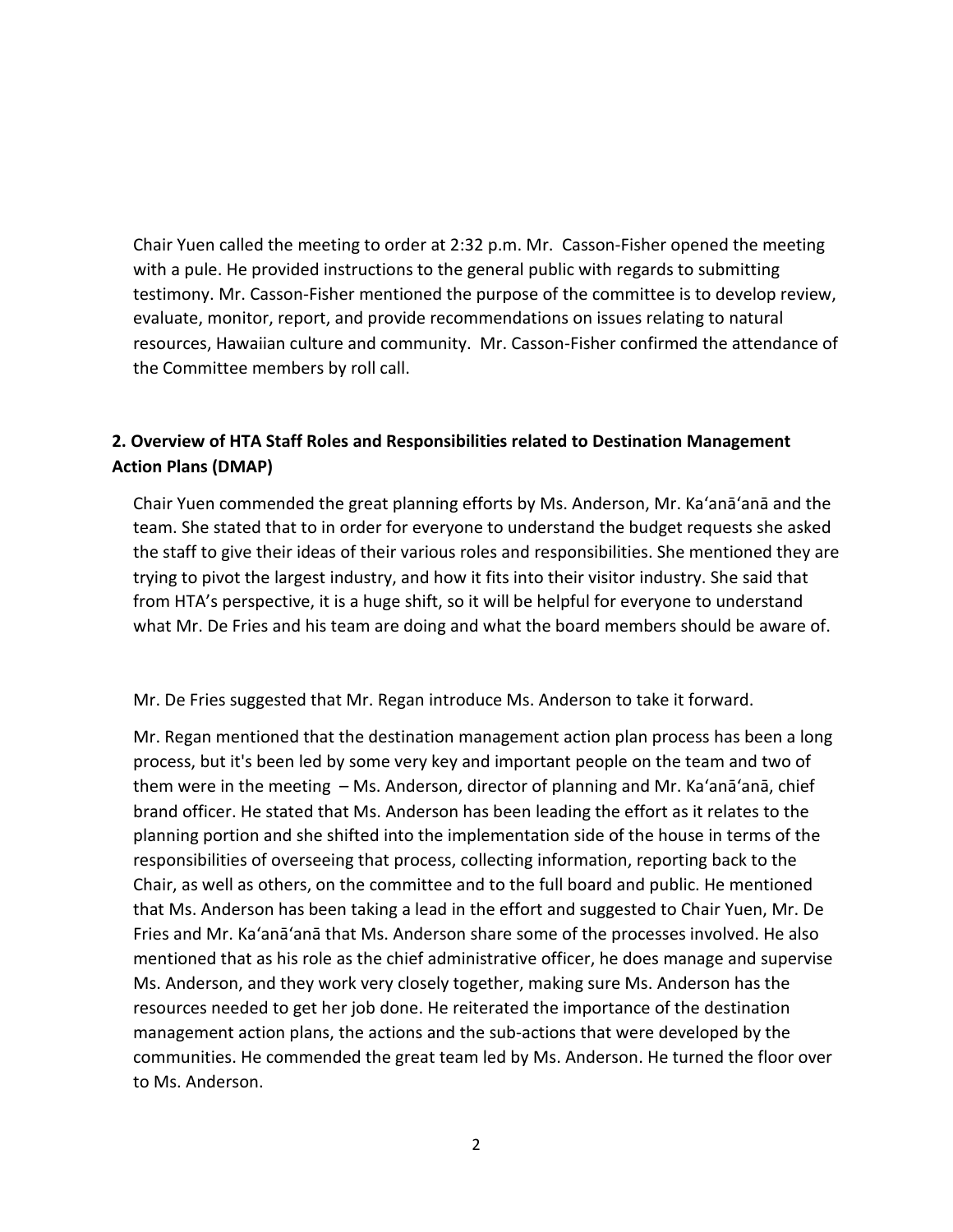Ms. Anderson shared her screen to show the team a slideshow called the DMAP implementation responsibility chart. She reiterated that she reports directly to Mr. Regan and that she is working with the island chapters, HVCB, and their island chapters. She mentioned that each island chapter has a destination manager which they are funding through their fiscal year 21 budget. She mentioned all the destination managers, namely Kaua'i has Patty Ornellas, O'ahu has Catherine Orlans, Maui Nui has Meagan DeGaia, and Hawai'i Island has Rachel Kaiama. She said they are go-getters and very passionate about their islands. She said she is extremely happy to be working with them as well as the executive directors for each of the island chapters and moving the DMAPs forward. She mentioned that they have recently received their work plans and budgets, and they're still going through it. She mentioned that they are formulating their work plans for the DMAPs, for the funding. She will be working with Mr. Ka'anā'anā and his team to implement DMAP actions as well, through their various projects and programs that they're working on. Her role is to oversee the island chapters destination managers, and also to coordinate with Mr. Ka'anā'anā and his team. She mentioned that they shared out the summer progress reports at the end of August to the board and public and they are now finalizing the fall progress report and its actions up until mid-November. She said she will be presenting this next week at the board meeting.

Chair Yuen asked Ms. Anderson to clarify if these positions were funded out of last year's fiscal 21 budget and asked how they are funded for next year.

Ms. Anderson mentioned that their positions are currently funded through midyear 2023 based on the funding they gave.

Chair Yuen opened up the floor to the other board members or audience for questions. Mr. Casson-Fisher said there were no questions from the audience.

#### **3. Update on DMAP-related Budget Items**

Chair Yuen moved to the current budget that had been tentatively approved at the last meeting. She asked that Ms. Anderson elaborate on what some of those items will be going towards. She asked the board if they had any questions.

Ms. Anderson shared her screen and enlarged the planning section from the HTA budget so that everyone could see it clearly. She reiterated that she wanted to go over each of the line items to make sure everyone had an understanding of how the funds would be used. She mentioned the first one, hotspot mitigation, and that the request is for \$500,000. She said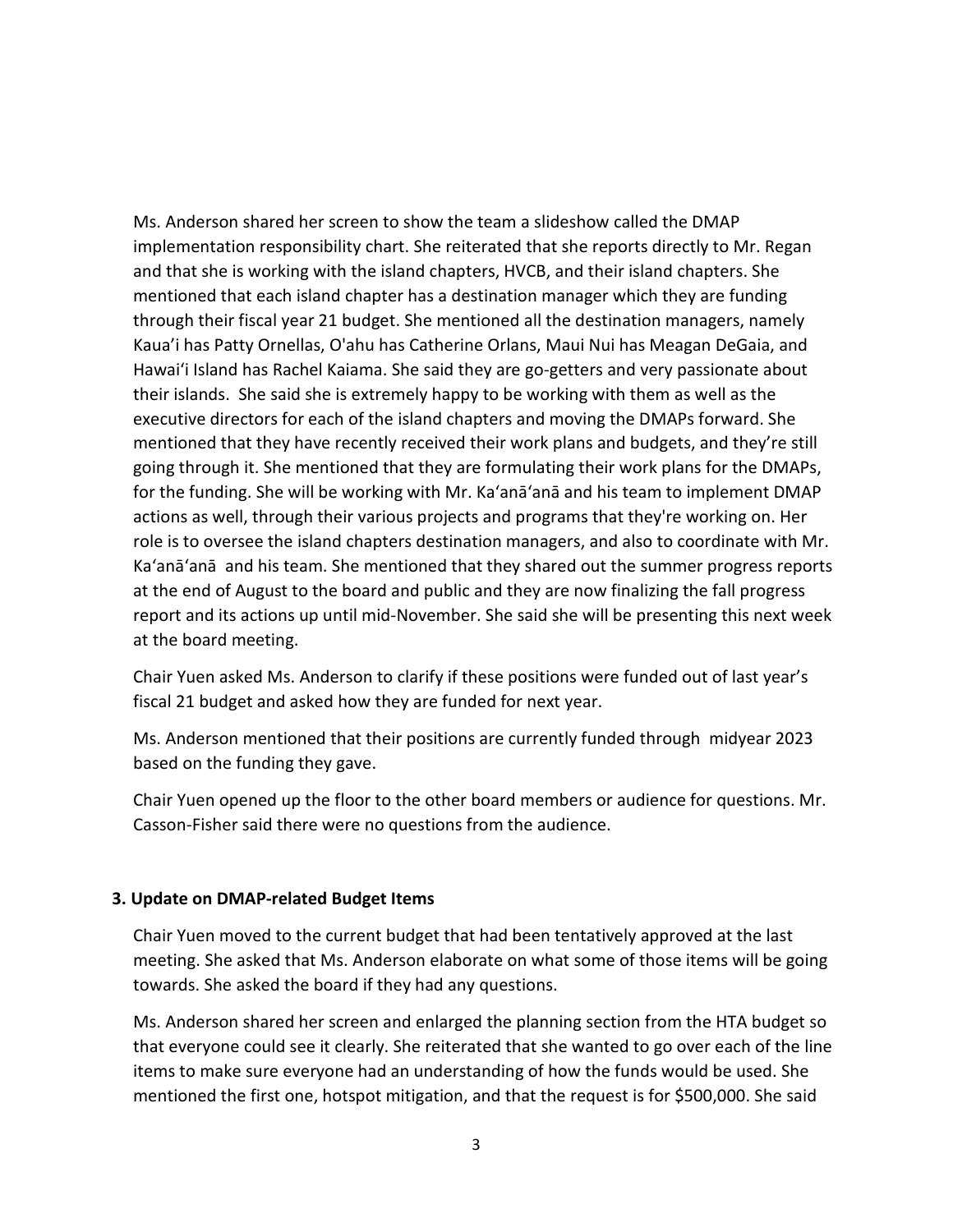that with the funding they want to mitigate some of the hotspots on that list. She mentioned that there were questions with regards to whether DLNR should be doing this, but some of the hotspots aren't state owned, and it's not DLNR's responsibility, and some of it is county. Some are other state agencies. She mentioned that with these funds, they will firstly, work in coordination with the island chapters as well as county, to ensure they're identifying the priority hotspots that need mitigation and prioritize from there to see what needs to be addressed. She mentioned an example on Hawai'i island, Green Sand Beach where discussions were had.

Chair Yuen asked Ms. Anderson if that amount is for all the islands and Ms. Anderson confirmed yes.

Mr. Ching asked what they, or HTA will be doing with the DMAPs versus Hawaiian homelands as stakeholder.

Ms. Anderson mentioned that the Department of Hawaiian Home Lands (DHHL) came out with a community action plan for the Ka Lae area and they developed a plan back in 2016. She mentioned that nothing has moved on the plan because their priorities are about getting their beneficiaries on land, but through the DMAPs and that Green Sand Beach is publicly identified as an area of concern, a hotspot, making sure that this place is safe for visitors as well as residents. She mentioned they want to work together with DHHL on the action plan to help make the place safer for visitors and residents, through things like signage or messaging, for example.

Chair Yuen mentioned they have been cautioned many times not to be funding things that are recurring costs, like maintenance. She said the idea is to be able to provide funding where they can do one-time implementation. She mentioned that where the visitor industry intersects is in their local communities that are having impacts to the local residents, as it's not DHHL's concern to be managing visitors. She mentioned they should be providing housing for native Hawaiians. She said sometimes the purpose of the committee also overlaps with other sister agencies, but that they must focus on the intersection with their visitors and that should be the top priority in Ms. Anderson's budget funding.

Mr. Zane asked if the signage is educational or safety signage.

Ms. Anderson mentioned that it would be both as the people need to be educated about the area and to inform them about safety issues. Their plan is to work with DHHL, to bring together the community of the area to do a hands-on grass roots meetings with them to hear about what they want to share with visitors about their stories. She reiterated that it is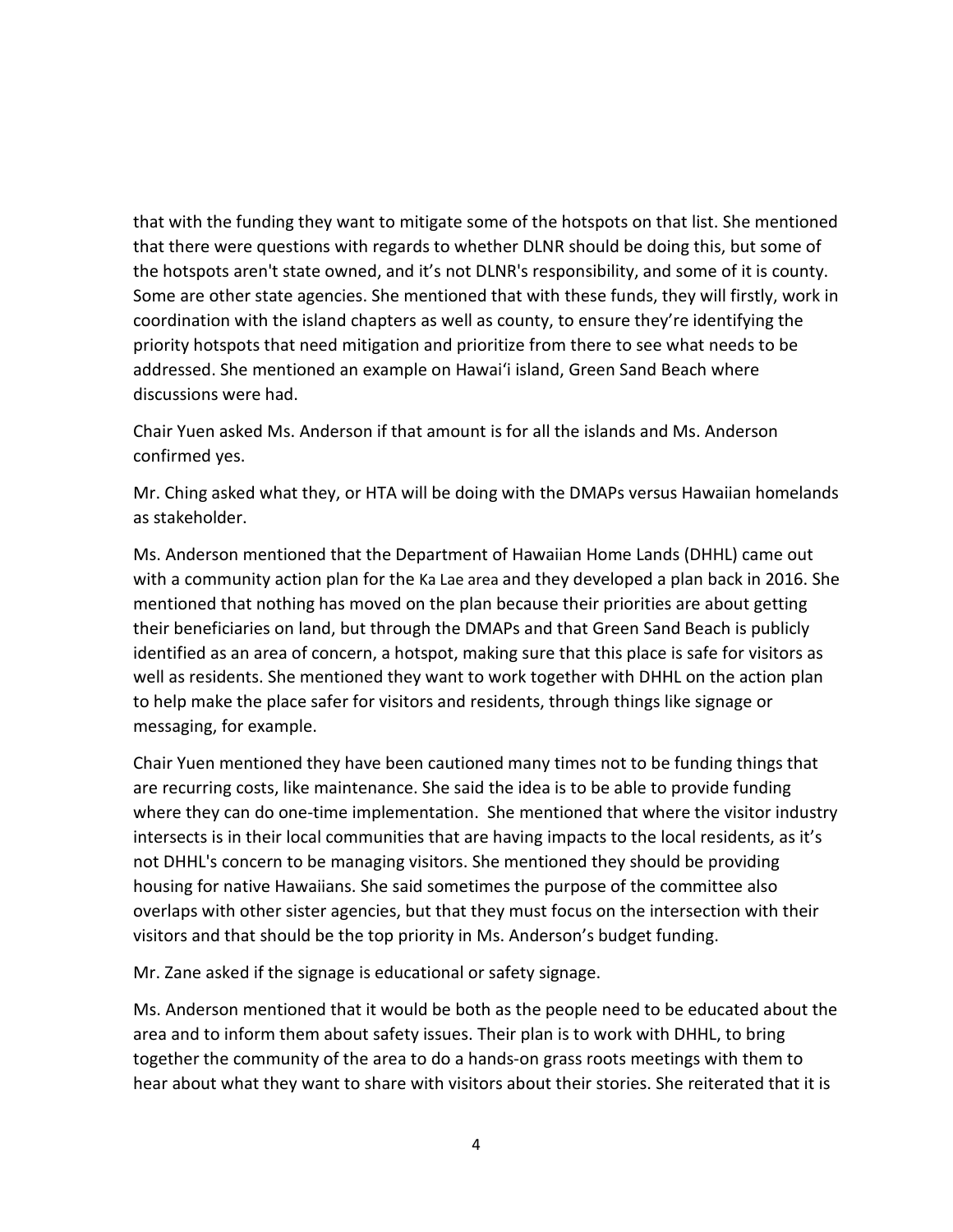a community driven effort, and that the people in the area are guiding the information that goes on the signage.

Mr. Zane mentioned that it would be a good idea to include the identification of the rare plants to ensure they are not damaged by people walking or driving over them.

Mr. Downing asked if the monies is per island or statewide and Ms. Anderson said it is statewide.

Mr. Downing asked how much they are looking at for hotspot mitigation.

Ms. Anderson said she has not received all the costs yet, but as of now \$500,000 statewide is a sufficient amount of funds to help with the addressing issues and mitigating various hotspots. Ms. Anderson also reiterated that she hasn't got an exact amount yet as they have not issued out the RFP to create the signage yet. She mentioned that community meetings will take some cost to bring everyone together, so they're still identifying projects, and she reiterated that Green Sand Beach is one that needs to be addressed with the funds.

Chair Yuen stated that because all this is new, the budget has just been set out recently, but nothing is confirmed yet. She asked Ms. Anderson if she is planning to do it like the other grant program with different communities responding to this RFP or if it would be specific.

Ms. Anderson mentioned that she wanted to work with each of the island chapters and the counties because they are the two main partners with the DMAP as it was being developed. She mentioned that is their core DMAP group, as well as HTA staff to really prioritize all of the hotspots for each DMAP and then go from there.

Mr. Downing mentioned the reason for him asking this is because they have a limited amount of resources as far as dollars are concerned, and they will have to go to each island, and ask for prioritization of what hotspots they have, and then figure out how much money to allocate. He asked Ms. Anderson if they are planning to allocate everybody's top hotspot first or how the allocating will take place, and whether there will be enough for everyone. He asked if she would address it with the board showing the list of hotspots with the amount needed. He said that although she would not know this yet, going forward the board needs to know so they can put the money to where they can accomplish something and, and not just give them all a little bit and nothing gets done.

Chair Yuen agreed that this is the intention, that as Ms. Anderson starts to develop the DMAP action implementation, hotspots, they're going to have to start having budgets so that they will be able to come to the board with those requests, but she also mentioned that in this initial first cut, Ms. Andersons best guess was to try to put a budget to addressing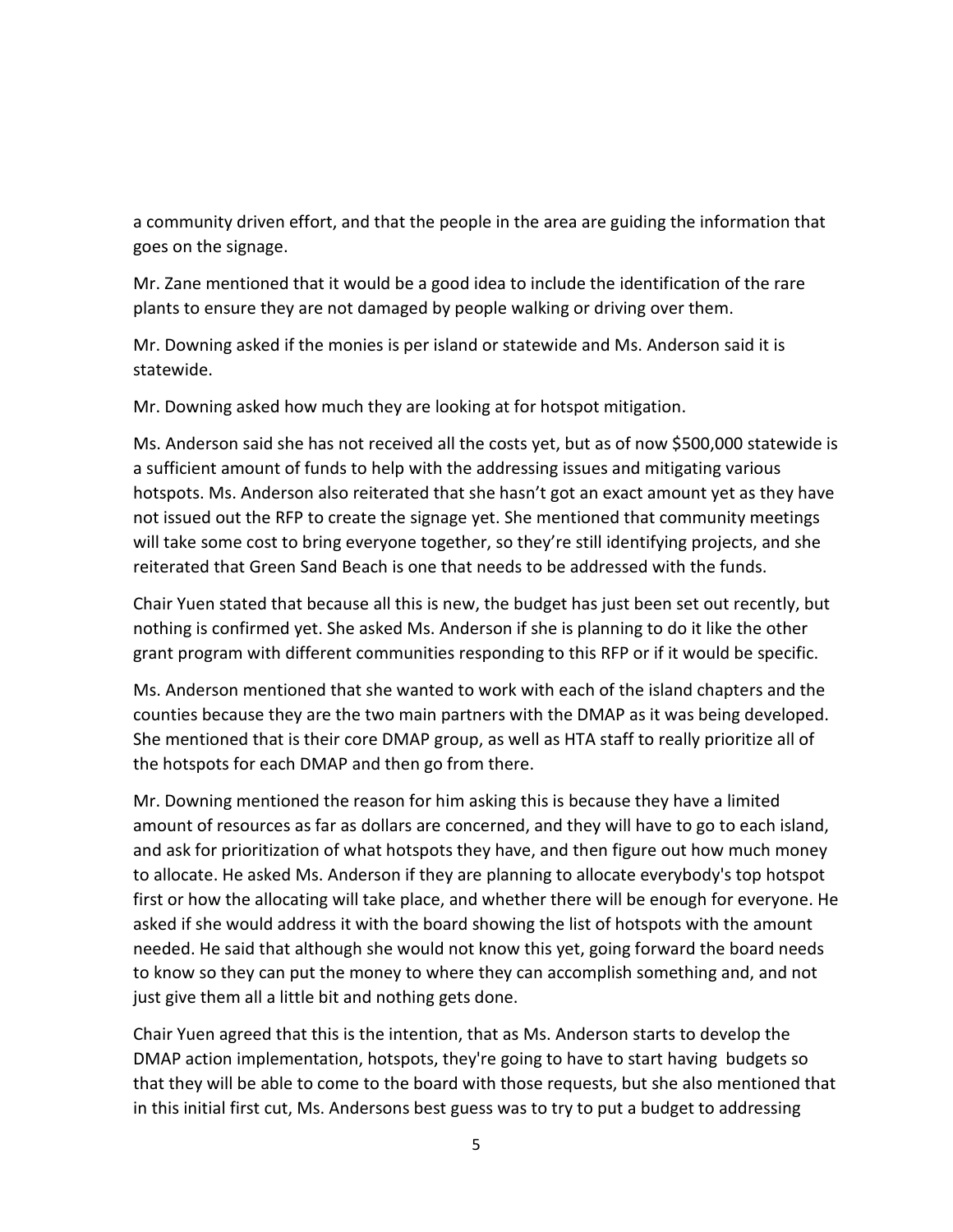some of the top hotspots, and then to work with the teams to get through it. She mentioned that she thought it was a little conservative at first as this was new, and there were no budgets in hand yet. She said that all the DMAP staff on all the islands are working on it, and they had to get through the first cut. She said that hopefully for next year's budget request they'll have more hard numbers and they'll be per island. Ms. Anderson agreed.

Chair Yuen mentioned that they're in transition, where they're trying to put money towards these types of mitigation actions. She hopes that the budget moving forward will be bigger, but, in this first round and since they have to encumber by the end of June, she said that Ms. Anderson wanted to make sure it was manageable given the time that they have left. She mentioned that the contract work has to be kept in mind too for this. She reiterated that Ms. Anderson did something that is manageable as this is new for HTA and that even contracting is a lot more cumbersome than it used to be, so they can't be as efficient in executing contracts and the like. She mentioned that now that the island DMAP coordinators have been hired, there will be a definite pattern and process that'll be more efficient, and they'll be able to bring true budgets to them each year.

Mr. Chun followed up on Mr. Downing's question asking if there is historical data to look at. He questioned whether they were estimating how many hotspots they can hit this year with that amount, or what the goal or target is that they're looking at. He reiterated the importance of having targets or goals to work towards to make everyone more comfortable.

Mr. Kam agreed that they all want to invest in those things but that they're still a bit uncomfortable on all these big amounts without understanding exactly where they are allocated to with a breakdown. He mentioned that they must also be careful with duplication. He mentioned that Mr. Ka'anā'anā has a signage program too, and that it's important to make sure they're coordinating and listening to the community and having the community prioritized. He asked if Ms. Anderson has a baseline for how much they've invested in because of all the different budgets from 2020, 21, 22, so that they can get an idea off where they're at, so they know where to put more resources towards. He reiterated the importance of hotspots but also the importance of doing good things for the community at large and making sure they're addressing the natural resources and the Hawaiian culture as well.

Chair Yuen mentioned that she asked Ms. Anderson and Mr. Ka'anā'anā to start tracking DMAP budget items as that will be critical moving forward, as they'll have to go to the legislature for their funding, to be able to track it.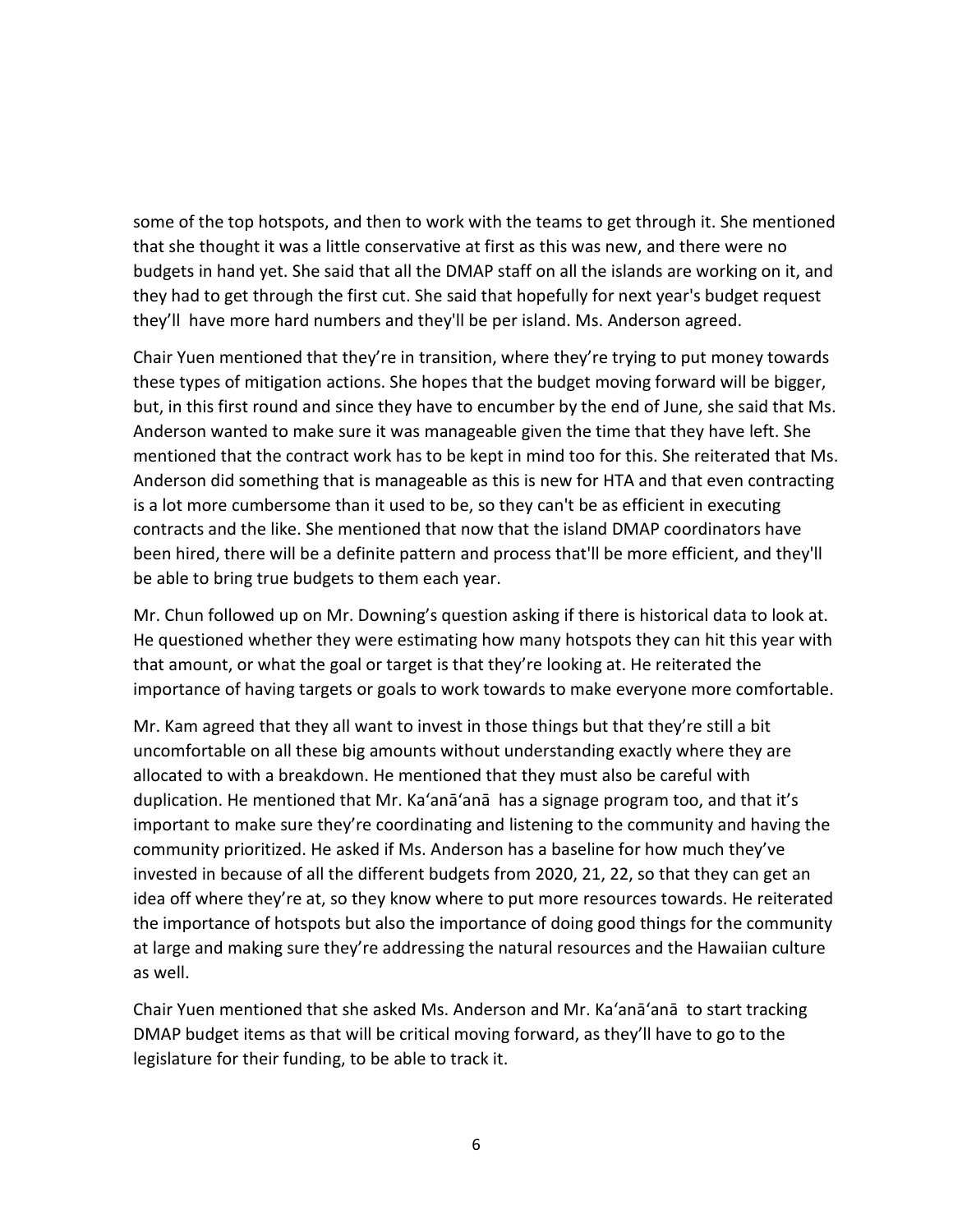Mr. Downing mentioned he'd like to understand the program evaluation and the planning tool assessments.

Ms. Anderson said the program evaluation is at 500,000 and that 300,000 of that is for contracting with UGOV, for festivals and events evaluation. She mentioned that HTA investing in festivals and events is one of the programs that really connect their residents and visitors together. She mentioned that through the contractor, UGOV, they send out people to be at the festival interviewing attendees, and through these surveys they are able to get attendance regarding how many were residents versus out of state visitors. She mentioned they are also able to get economic impact data from the surveys and also satisfaction of the event, and that with all the information, they are able to assess how well their dollars are going to supporting these various festivals and events. She reiterated there have been festivals and events evaluation for a number of years, so it's not anything new, but just a continuation of a previous program that they did through their tourism research branch. She mentioned it is under their budget now.

Mr. Downing asked how many festivals and events they are evaluating with the group.

Ms. Chun mentioned it was more than 30 and the cost is about  $$10,000 - $11,000$  per event depending on how big the event is.

Ms. Anderson mentioned the other remaining funds are to be used for setting up an evaluation system, to get the data from their team to track programs, and then put it on a dashboard, to make it available on their website so that all is transparent as a community engagement item ensuring the HTA is in the community. She mentioned there are at least two in-person community meetings per island and some islands will have more than two per year.

She then mentioned the community tourism collaborative which is \$400,000. She said this is taking the DMAP one step forward with the community to work with them on the creation of either a stewardship plan to help them manage an area or a site that they really feel the community has to get involved and they want to make it a better place. Or it could be community coming together to work on developing a tourism product or experience. She said it is community-based working with community.

Chair Yuen asked if it is training for capacity building.

Ms. Anderson said it's more technical assistance, providing community with resources, like planning resources, or resources to help them come up with the idea and turn it into a stewardship program, then come up with an action plan to help them to understand how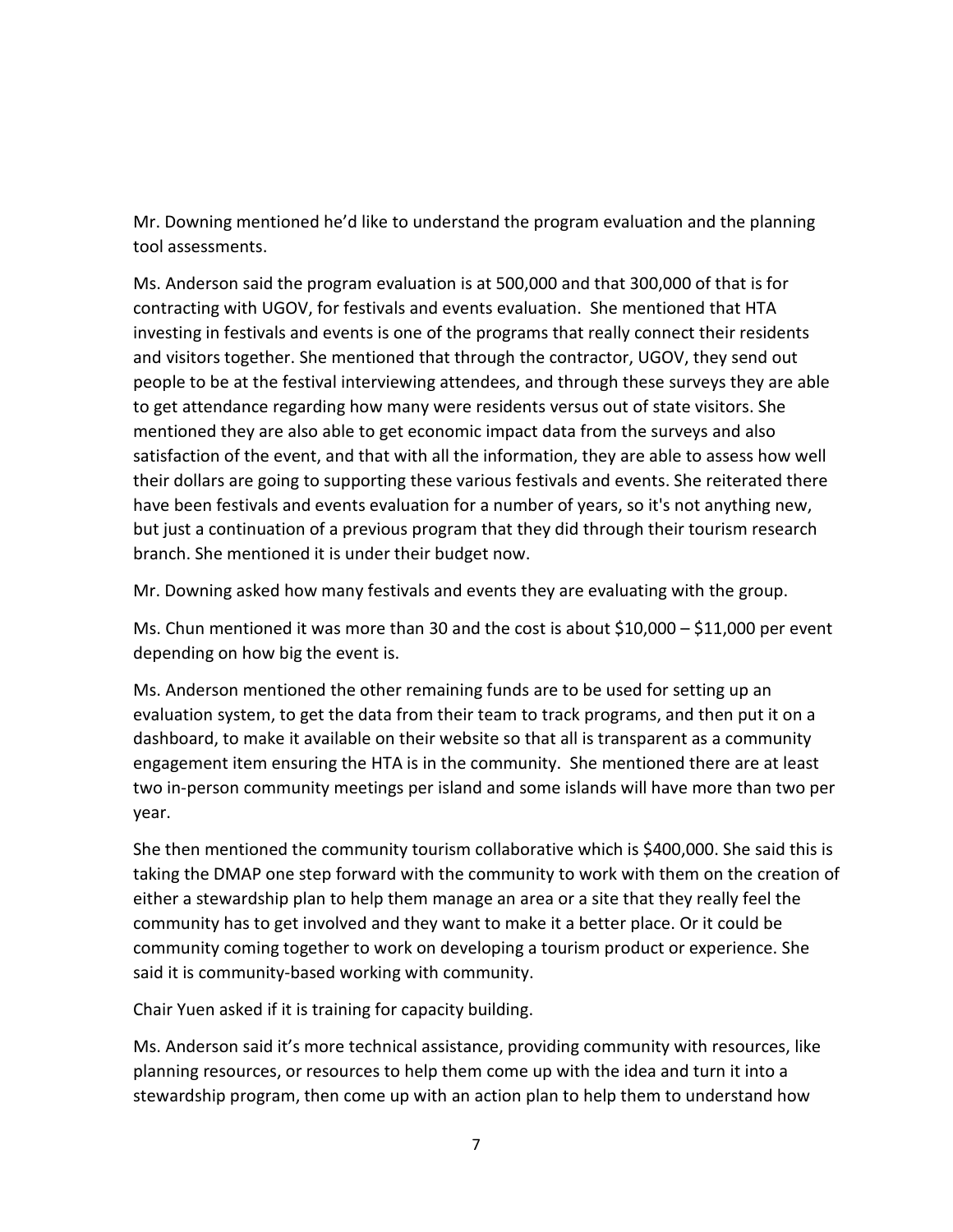they are going to steward this place, or if it's a tourism experience and help them create that product. Ms. Anderson said people will be applying to take part in the collaborative, but it's not necessarily a grant program because they're providing them the technical assistance or capacity to help them to develop these products. She mentioned it is similar to a cohort program.

Ms. Anderson mentioned that last item called planning tools and assessment for \$400,000. She said there are a couple of components looking at the planning tools. She mentioned destination assessment and said the last time they did a destination assessment was in 2019 when they were developing their tourism strategic plan. She said the destination assessment shows them how they are doing as a visitor destination and also compares them to other destinations, and from this assessment, they would be able to further build out programs, but that it's really a tool to help them in further developing programs. The other assessment or study would be a collaboration between HTA, DBEDT and Department of Agriculture. She said this would be to address the DMAP actions.

She mentioned that in almost all of the DMAPs, there was talk about making sure that their visitor industry, the hotels and restaurants are buying local from their agriculture industry. She said the study will show how much their visitor industry is buying local ag products, as right now there is no information out there showing this. She mentioned that they want to form a partnership with them to collect the data. This would help to further build out programs to help connect their visitor industry and agriculture together. She mentioned another component, planning tools, communication tools, or for example, infographics to help share in an easily digestible manner, how they are progressing in either the DMAPs or in other programs and also to show outcomes in an infographic manner because she thinks it will help people better to understand what they're doing as well as communicating information to them in a graphical manner.

Chair Yuen reiterated the importance of integrating communication, the data they're collecting, program evaluation, etc., so that the messaging goes out. She asked if anyone on the branding committee needs Ms. Anderson to start monitoring or measuring. She said it's important know what is being measured, how it is presented and how Ms. Anderson is collecting it and presenting so that it makes sense. She mentioned it's a lot more efficient in terms of how they're communicating out the information about what HTA does. She says it's always been a problem as nobody knows about all this great work that is happening.

Mr. Chun asked about the integration or interfacing of the rebranding work, which was approved through the branding budget, as well as the destination assessment and whether it is envisioned that the two will be working together or if there is some connection.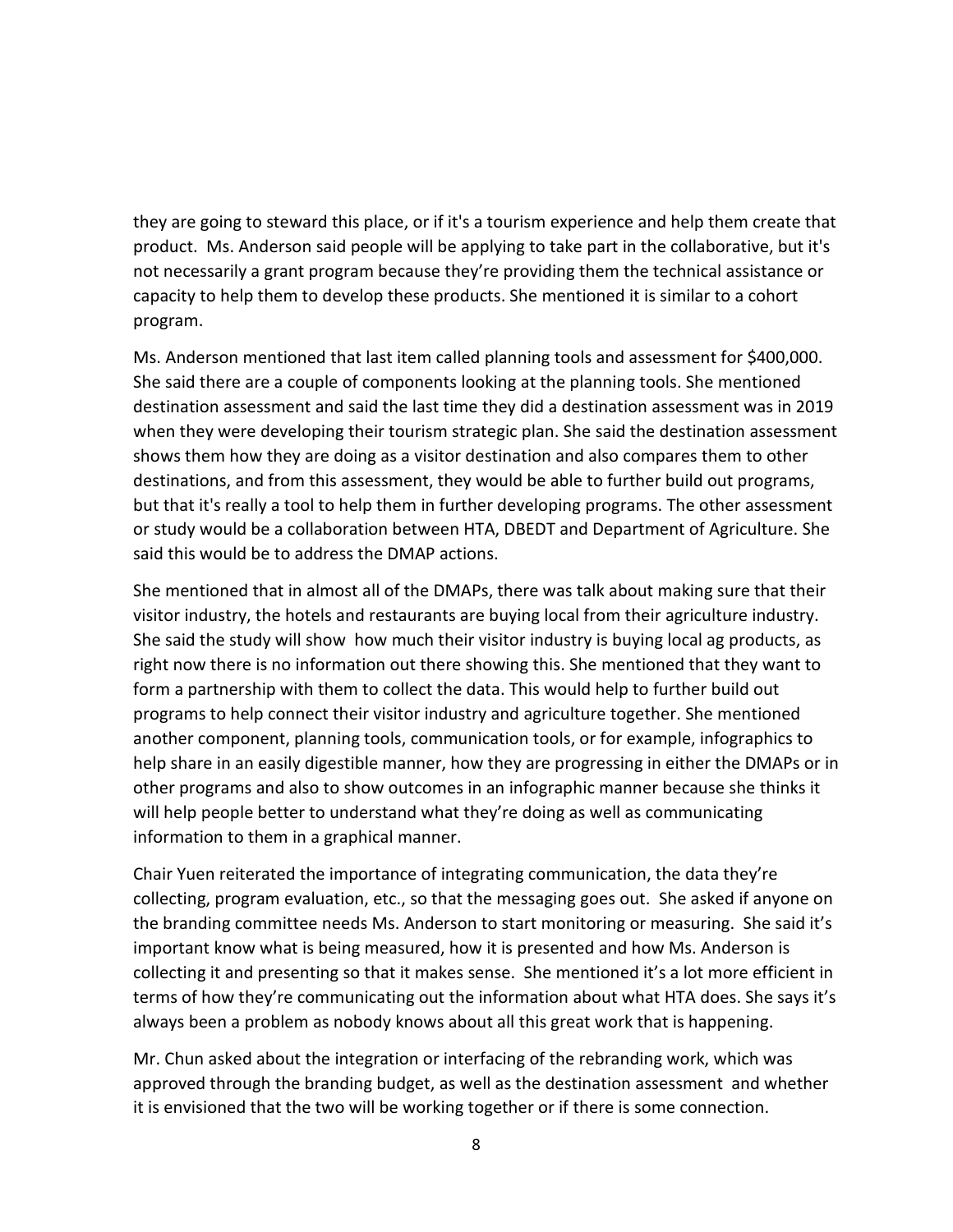Ms. Anderson said the destination assessment is under research for the strategic planning.

Ms. Chun mentioned that because they're not doing the full destination assessment with all the community meetings, it's a lower cost than the strategic plan.

Chair Yuen asked if everyone will be working together with all of the studies to ensure there is no overlap and Ms. Anderson confirmed that she is working with Mr. Ka'anā'anā and his team to develop programs to be implemented, whether it's branding or other community programs.

Mr. De Fries asked Mr. Ka'anā'anā to weigh in on that GMT element as they had just completed a whole cycle through all GMTs last week.

Mr. Ka'anā'anā mentioned that for the DMAPs, they've made them a part of each of the brand management and marketing plans, and so each of them have elements that they've identified for them in conjunction with Ms. Anderson, which DMAP actions they can work towards, and they've included them, so they can stay close with Ms. Anderson on the DMAP side. Mr. Ka'anā'anā mentioned that all gets reported to Ms. Anderson to ensure no overlapping and that they will be in Ms. Anderson's reports.

Mr. Chun mentioned the community tourism collaborative and asked if they are envisioning running it in-house or whether it will be contracted out and run statewide.

Ms. Anderson said they'll issue an RFP for trainers, to conduct the workshops, and as far as funding projects, they were awarded EDA ARPA funds, so some of the funds will be used for implementation of the projects, to help them first and foremost, with the training, planning of either stewardship, capacity building etc.

Chair Yuen asked if there were questions from the board.

Mr. De Fries mentioned the Strat plan and DMAP as offspring to that Strat plan and that the board needs to be commended for making the investment as there is now a solid framework of priorities, actions, sub actions, but more importantly, on every island, they have a steering committee that more often than not is taking ownership of the DMAP of their island, and they've seen this over and over. He mentioned that although funds are important, trust and dignity is more important. He mentioned that it's important to understand that DMAPs is a decentralized operation and HTA is providing a centralized facilitation of it so that when they go before the legislature, it's actually the communities on each island that are asking for the funding, that are asking for those priorities to be funded and HTA becomes the conduit through which that request is put forward, but there's going to need to be a lot of work done on each of the islands with each of their senators, with each of their representatives so that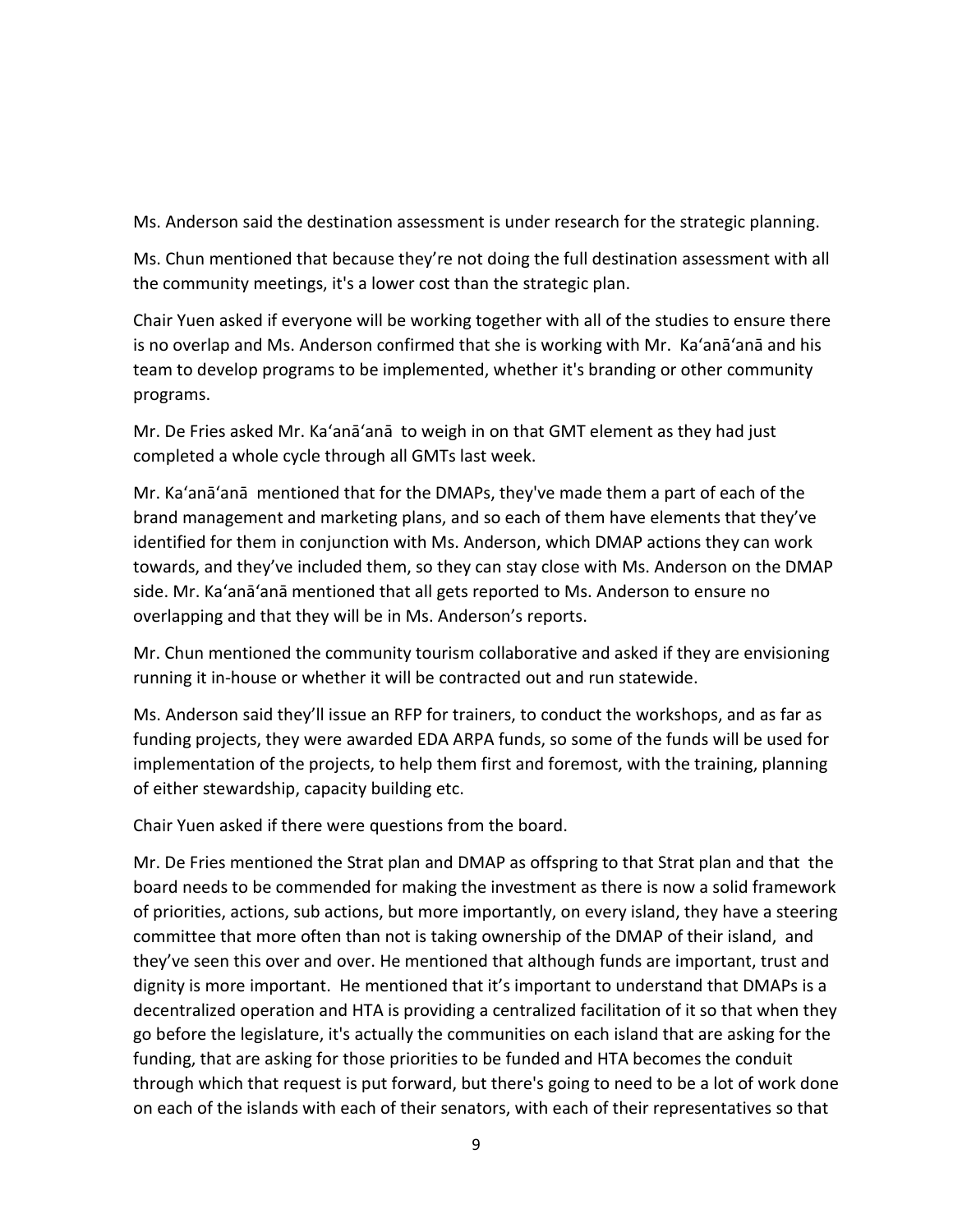they too will take ownership of that hotspot mitigation or of that community initiative. So that when they make the legislative decision the idea is to bring this together in a cohesive effort. He also mentioned that he would like to see the community start thinking that HTA owned DMAPs because the minute that becomes centralized an out of Honolulu, out of Waikiki initiative by perception, it'll weaken it. He gave credit to Ms. Anderson, Mr. Ka'anā'anā, Mr. Casson-Fisher and to Mr. Regan who have been able to keep that level of ownership where it belongs in the community as they've come a long way with it.

Chair Yuen mentioned that it's important to have the dedicated staff on each island as they will be the thread that connects through. She said she is glad the funding goes to 2023, as they need to make sure that it is also consistent exactly to the point that Mr. De Fries was saying, that the reason why a lot of the island chapters are so successful is because those people have been there for years and they know they're accountable and they have a tight relationship with HTA and there's always somebody to go back to make sure that things happen.

Mr. Chun agreed with Mr. De Fries. He asked that if it's not too much trouble that a worthwhile exercise is to have a roles and responsibilities chart showing in terms of what is HTA's role, island chapters role, destination managers role, etc. He also said to expand to show all of the different entities, whether it be county agencies and who is connected to each DMAP per county.

Mr. De Fries agreed with Mr. Chun as he said one missing is a formalized advisory committee. He mentioned the road to Hana being a hotspot, and that there is so much community angst about it that the department of transportation looked at what it would take to privatize that road and put a toll fee on it for visitors. He said the problem is that they've got to walk away from all the federal funding, all of bridge repairs, all of the road repairs, and it doesn't pencil out, but they've got to go down that road anyway, to make that determination. He mentioned that their ability to work with the various agencies to help get through this is the key thing about hotspots as it's directly related to resident sentiments. He stated that they can't do all this other work if they don't start solving the hotspots resident sentiments. He said it has to be done cooperatively with state agencies and county agencies that are identified in the DMAP and that building stronger collaborative effort is going to be essential going forward.

Mr. Downing agreed with Mr. De Fries and Mr. Chun that if they do not have the funding to help the communities that put in all the legwork to do their hotspots, they will get tired of them because they'll be looking at themselves as putting so much effort and it will seem that HTA can't help. He stated that they have to be very careful in all the planning. He mentioned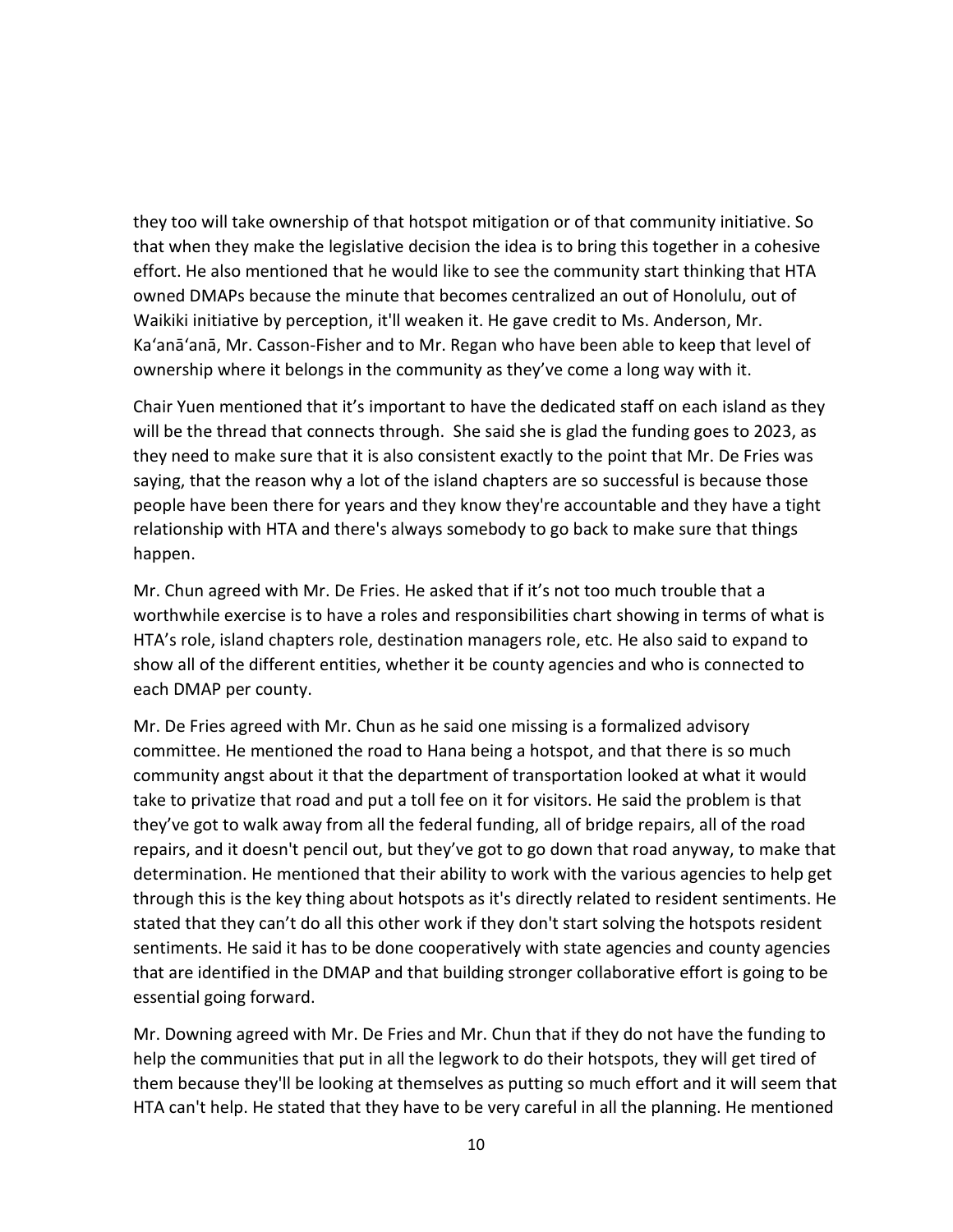that if they're going to pick the hotspots from the islands that they've got to be able to back them up, and if they're of importance, they've got to let the state and communities know which ones are the most important that with the funding they have, they're going to help solve the issue. He mentioned that if they want those community groups to be strong, to be leaders, they're going to need action themselves because their community's going to be watching them.

Mr. Chun reiterated that because they don't have an unlimited budget, they need to move the needle on this and help set targets and manage expectations as this is phase one.

Chair Yuen reiterated that Ms. Anderson has a great relationship with all of their sister state agencies, and this is going to be critical in coordinating a lot of this. She said that hopefully they can all be strategic too, working together with sister agencies that are encountering a lot of the same issues. She reiterated what Mr. De Fries said about continuity and that Ms. Anderson has been with HTA for 20 years, so she has a wealth of knowledge.

# **4. Overview of committee members thoughts and ideas, dreams and hopes for the committee**

Chair Yuen asked each of the board members to go around and give their hopes and thoughts, or any ideas that they've thinking about.

Mr. Downing mentioned that as a board they should be looking at things that do not fall under DMAPs, for example, restrooms at beach parks, things that impact tourists, and also impact the local resident. He said he is not sure if there are enough facilities to take care of all the tourists when they go to these areas. He said it's a collaboration with the city and county. He mentioned beaches as another example and ensuring that the beaches are looked after for tourists, visitors and locals. He mentioned that when they take care of their beaches, or when they take care of their restrooms, the resident understands where the money's coming from and when it's not coming from them, they look at the tourists a little differently. He also mentioned Mr. Zane's comment about the plastic flowers in the airport and that they're not native flowers.

Chair Yuen mentioned that this committee is not only about DMAP, and it was just a starting point given where they were in the budget.

Mr. Ching mentioned that he is fairly new and is trying to listen more and learn before he talks. He said that is where he is and then he can find out how he can help enhance things. He mentioned that the community needs tangible wins that they can feel, touch and see,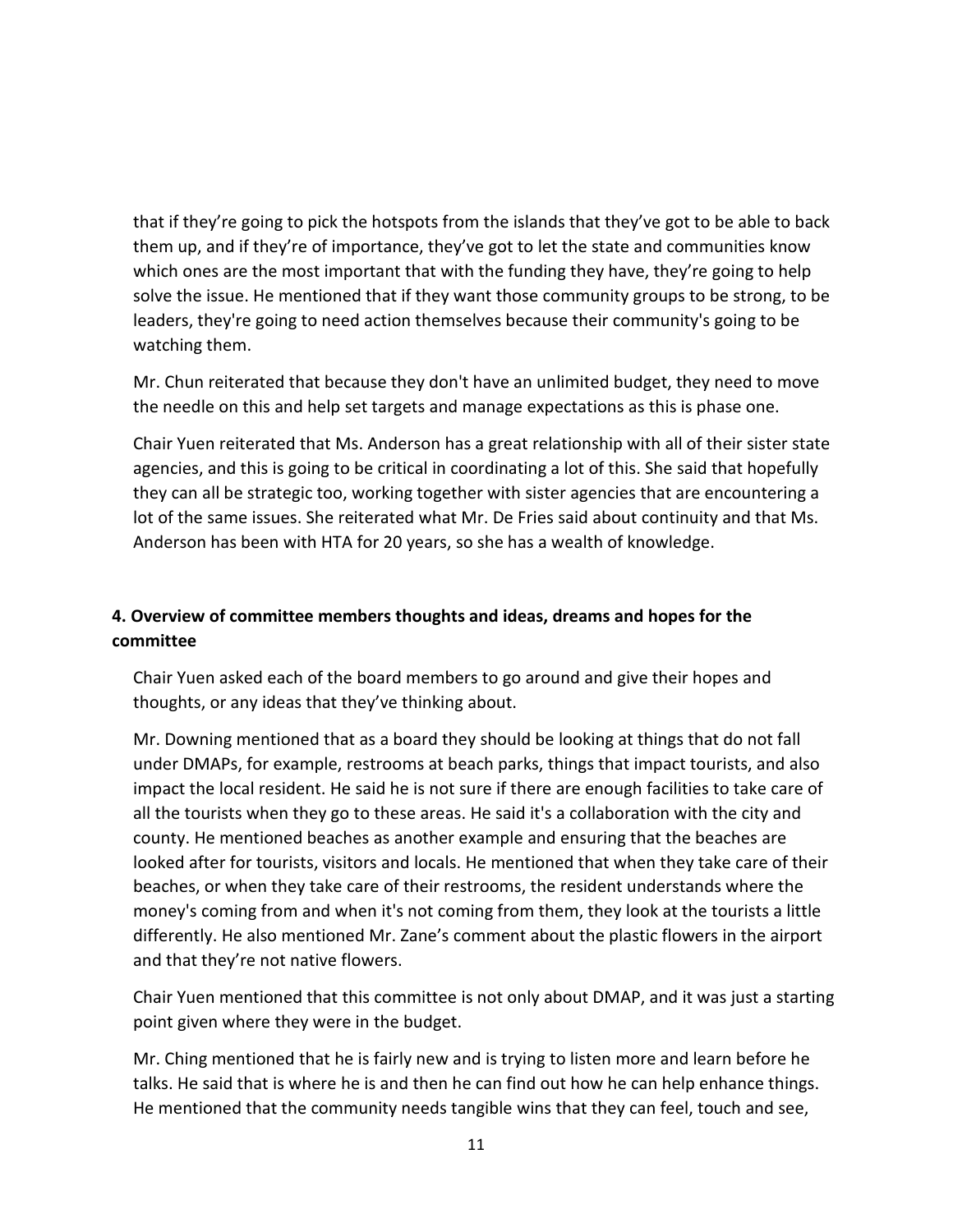and even if that's just in one community or one island, that they can all rally around in the short term, he thinks that will give them an opportunity to get more funding when they have to get more funding in a different way. He said it will get more positive vibes going versus negative vibes.

Mr. Chun mentioned that he is excited about this committee. He said they represent three of the four pillars. He agreed with Mr. Ching that incredible work has been done by this agency, with regards to each of those three pillars that they just really need to lift up and focus on, and elevate and, and having the committee, to talk about each of those three pillars and the great work that's being done, DMAPs included, is only going to benefit the agency, but also benefit the state of Hawai'i. He reiterated the importance of managing tourism in a better way. He mentioned that his heart and passion lie in tourism but 100% agrees that branding is important, but mentioned that what they are building is the foundation for that.

Mr. Kam mentioned that the three pillars are branding, and he is glad Mr. Ka'anā'anā and Mr. Chun are both on the branding committee. He agreed with Mr. De Fries that trust is critical, and what comes to mind is the steering committee, because those are people from the community. He mentioned that as Mr. Downing said, it's important to listen to them, as they encourage healthy descent in different points of view for healthy dynamics. He mentioned that they are the facilitator and catalyst to help champion the needs of the community and the steering committee. He said it's important to make sure that they live up to the promises and commitments they made and to always care. He said everything they do from the HTA level is there to support all those things. He said they have a good visual of really what their role is. He mentioned destination stewardship and said he thought it was much more than just management, it's almost like three generations for a long way. He said the key pillar to this is Hawaiian culture, natural resources and community, and all of that is part of the Hawai'i brand, which is important. He said he is so fortunate that they were put on this committee because he thinks this foundational committee really is the vehicle as Hawai'i and HTA set sails on this voyage, and he mentioned they need to be honest with themselves that they're not going to be perfect, but they're going to get there and always listen to the community. He said he likes to find solutions that might not be easy, but they'll work towards. He said if funding is important, they will find it if it's the right thing, whether it's public, private, partnership outside. He reiterated that credibility is very important, and you can only lose it once. He said to him it's important that everything they do is credible and honest.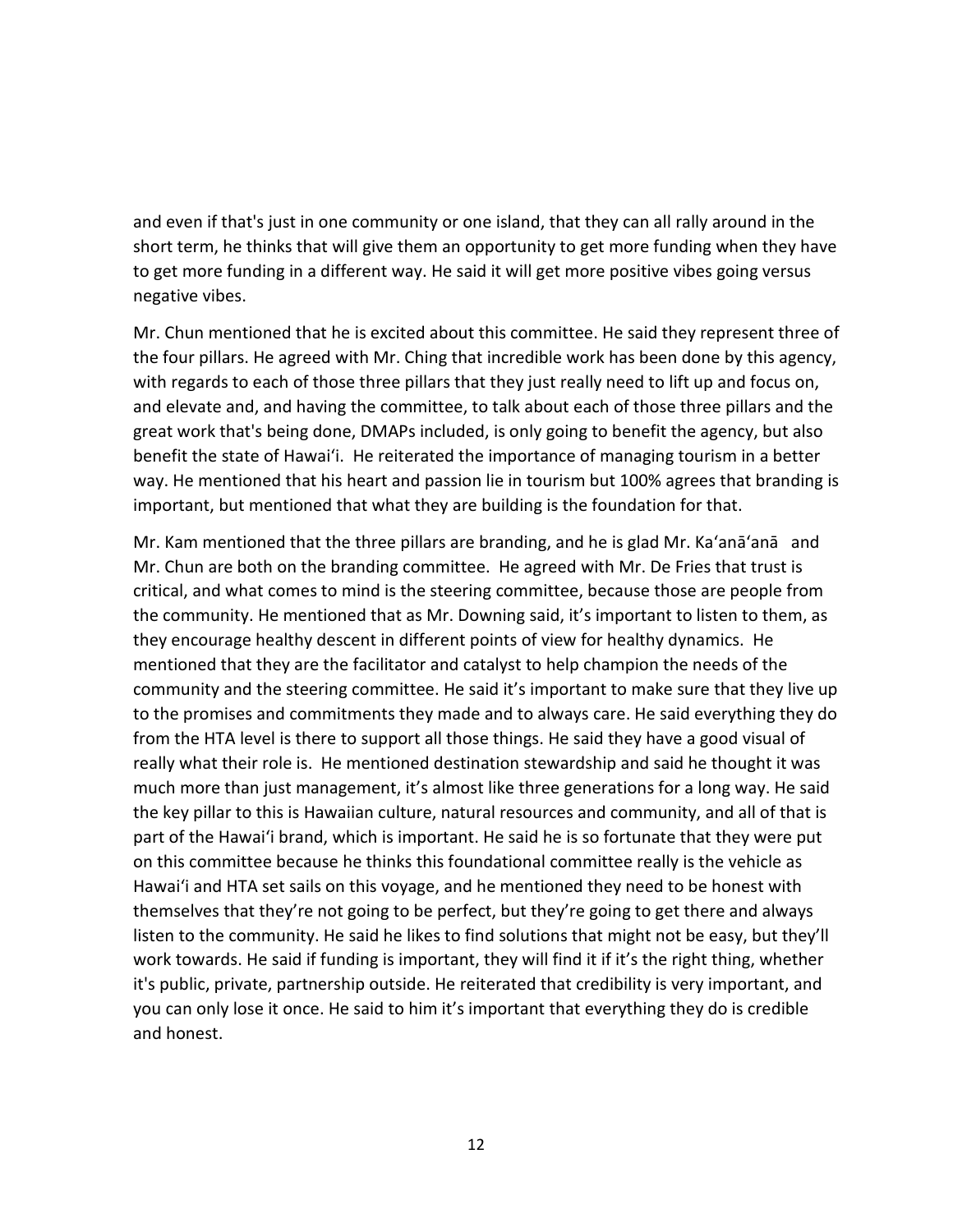Chair Yuen said that stewardship is the right word. She shared feedback that they received during the initial DMAP meetings. She said they're not really managing the destination but tourism, and tourism should be supporting and stewarding the destination.

Mr. Zane reiterated the issue with the plastic flowers in the airports and that he didn't see any of their natural environment on display. He said this is one of the greatest assets that they have. He also mentioned that the plastic flowers were not native and suggested other loulu palms or native palms. He would like to see, moving forward in 2022, a change with the plastic plants. He also mentioned a product that they can be growing at HTA is their community of leaders. He said a lot of their residents, or their community don't have enough opportunity to grow and educate themselves in things of the culture. He said it's important to nurture their youth to grow into leaders. He reiterated the importance in raising strong cultural leaders and he said that is his dream. He also said it's important to have some kind of educational program so that they can raise the bar. He mentioned that they give grants to certain kinds of programs but questioned whether they have a program to grade it or a committee to look at what they're doing, and really say they are doing a good job, and recognize what they are doing. He said it's important to educate the tourists, but it's more important to start with their own people, educate their own people, because they are the ambassadors. He said they will teach the tourists.

Chair Yuen mentioned that maybe there is something to connect a lot of Mr. Zane's ideas like working with airports, to grade the vendors that are at the airport, if they are providing native made products or that sort of thing, and maybe that could be part of evaluation programs too.

Mr. De Fries said he is relieved to have this committee. He said he believes that this particular committee will help calibrate the direction that they need to take. He said it's important, whether being a cultural practitioner or having motivation to see three generations from now, to see a sustainable and regenerative model evolve. He said they need to get better at how they weave that story into a cohesive vision so that the practitioner and the capital investor can share a common understanding of what the future might look like. He also agreed to get rid of the plastic at the airport.

Mr. Casson Fisher confirmed there were no comments from the public.

Chair Yuen asked Mr. Casson-Fisher to close and thanked everyone for joining, for all their thoughts and wisdom. She said she is looking forward to working with everyone.

Mr. Casson-Fisher thanked everyone for joining.